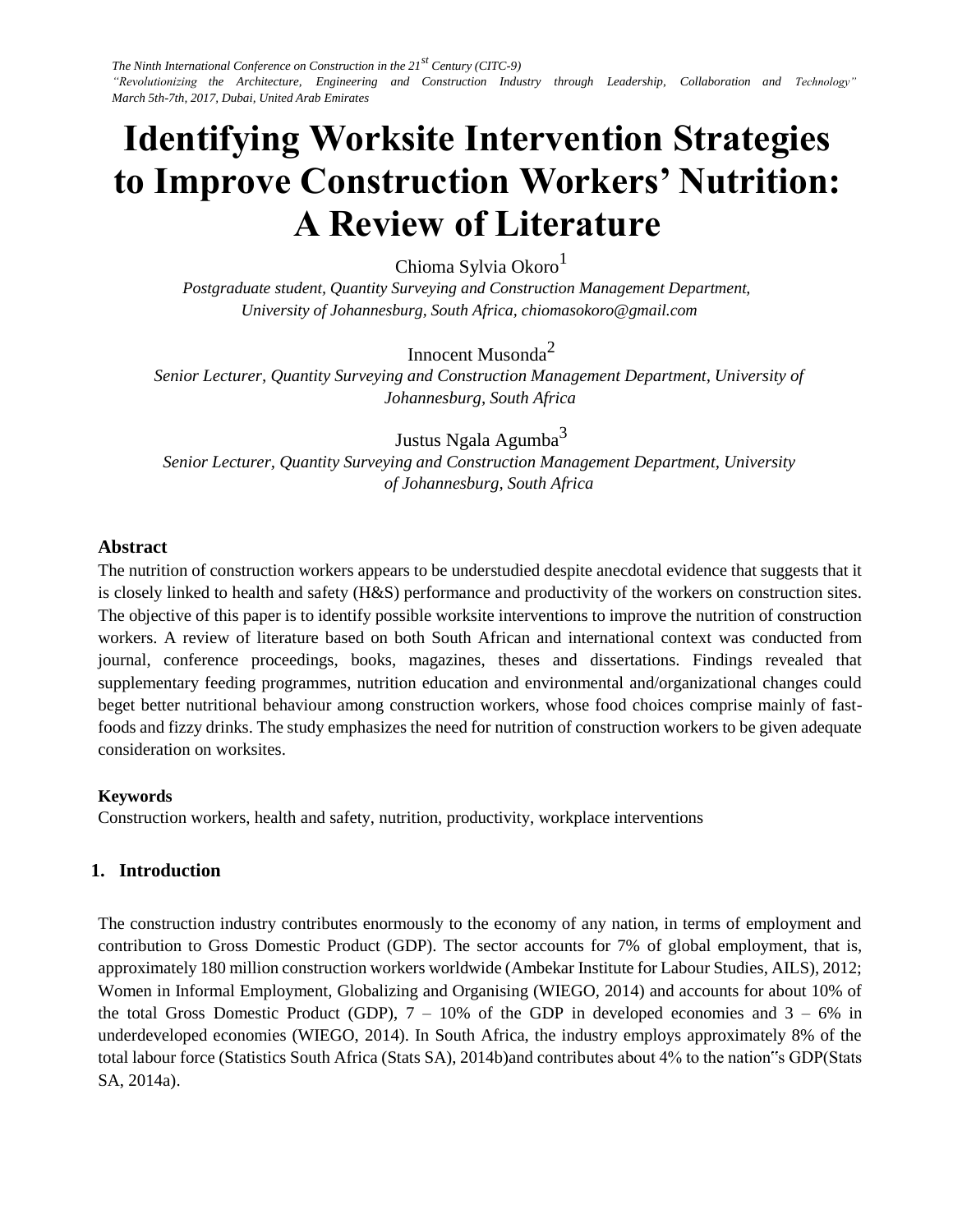Despite the undeniable importance of the construction sector, the industry is still plagued with accidents and fatalities (Musonda, 2012). This is in spite of the attention being given to occupational accidents in many countries (Cameron and Duff, 2007; Hamalainen et al., 2009). Compared to other industries, the construction sector has the largest rates of accidents, injuries and fatalities, accounting for at least 60, 000 fatal accidents or 30 to 40% percent of world"s fatal injuries (Murie, 2007; Fugar et al., 2010). Since the construction industry has a dismal reputation in safety and health, more effort should be made in terms of mitigating the occurrence of accidents and injuries on site, in addition to enforcing legislations (Hinze et al., 2013). Moreover, construction workers engage in dangerous and hazardous activities, in various (and sometimes dangerous) positions and in dirty ambience (Fugar et al., 2010). Given the inherent characteristics of the industry, construction workers" H&S are constantly at risk. Appropriate consideration needs to be given to construction workers health, safety and wellbeing (Hinze et al., 2013).

Measures aimed at improving construction safety have focused on engineering control or legislations (Cameron and Duff, 2007). Other strategies such as conformance to H&S systems (Health and Safety Executive (HSE), 2001), improvement through design and involving stakeholders such as clients, designers and contractors (Musonda, 2012) have also been advocated. However, Lunt et al. (2008) and Fugar et al. (2010) argued that emphasis should also be placed on behaviour change and risk-taking behaviour, but excluded nutritional behaviour. Such risk-taking behaviours include, inter alia, unhealthy lifestyle behaviours such as unhealthy eating which impairs judgement and result in accidents (Queensland Government, 2012; Melia and Becerril, 2009). Good nutrition, attained from consumption of a variety of foods from the different classes of foods including proteins, carbohydrates, vitamins, minerals, fats and oil, and water, could enable construction workers to maintain and sustain good physical and mental health which they need in order to perform their physically and mentally-demanding activities (Okoro et al., 2014).

Attention has been given to the nutrition of construction workers (Du Plessis, 2012; Lingard and Turner, 2015). However, the work by Du Plessis (2012) was conducted in Australia amongst young male construction apprentices and focused on the factors affecting the participants" food choices. Although Lingard and Turner (2015) identified healthy eating as a priority area for construction workers" health and safety, the study incorporated other lifestyle health behaviours such as smoking and alcohol consumption. The present paper focuses on ways of improving nutritional choices and behaviour of construction workers, with particular focus on worksite intervention strategies. Too often, food at work is seen as an afterthought or a hindrance by employers and is often a missed opportunity to increase productivity (International Labour Organisation (ILO), 2005). Thus, by highlighting possible ways of improving the status quo, the study could inform construction managers and employers of ways to develop relevant intervention strategies aimed at improving nutrition and thus health, safety and productivity of the workers. The objective of the study is therefore to identify possible worksite intervention strategies to improve construction workers" nutrition. The succeeding sections will present the status quo as regards construction workers" nutrition, as evidenced by extant literature. Potential nutrition intervention strategies for construction workers will be established thereafter.

# **2.The role of nutrition in improving construction health and safety performance and productivity**

#### **2.1Nutrition of construction workers**

According to Murie (2007), malnutrition is wide-spread among construction workers, partly because basic onsite amenities, including inter alia, facilities for cooking and eating, are typically not provided. This view is supported by Wanjek (2005) who found that construction workers had no secluded areas to eat or facilities on site for food preservation (refrigeration) and this resulted in consumption of food contaminated by dust and debris and/or street foods, which are, sometimes, of questionable nutrition and safety.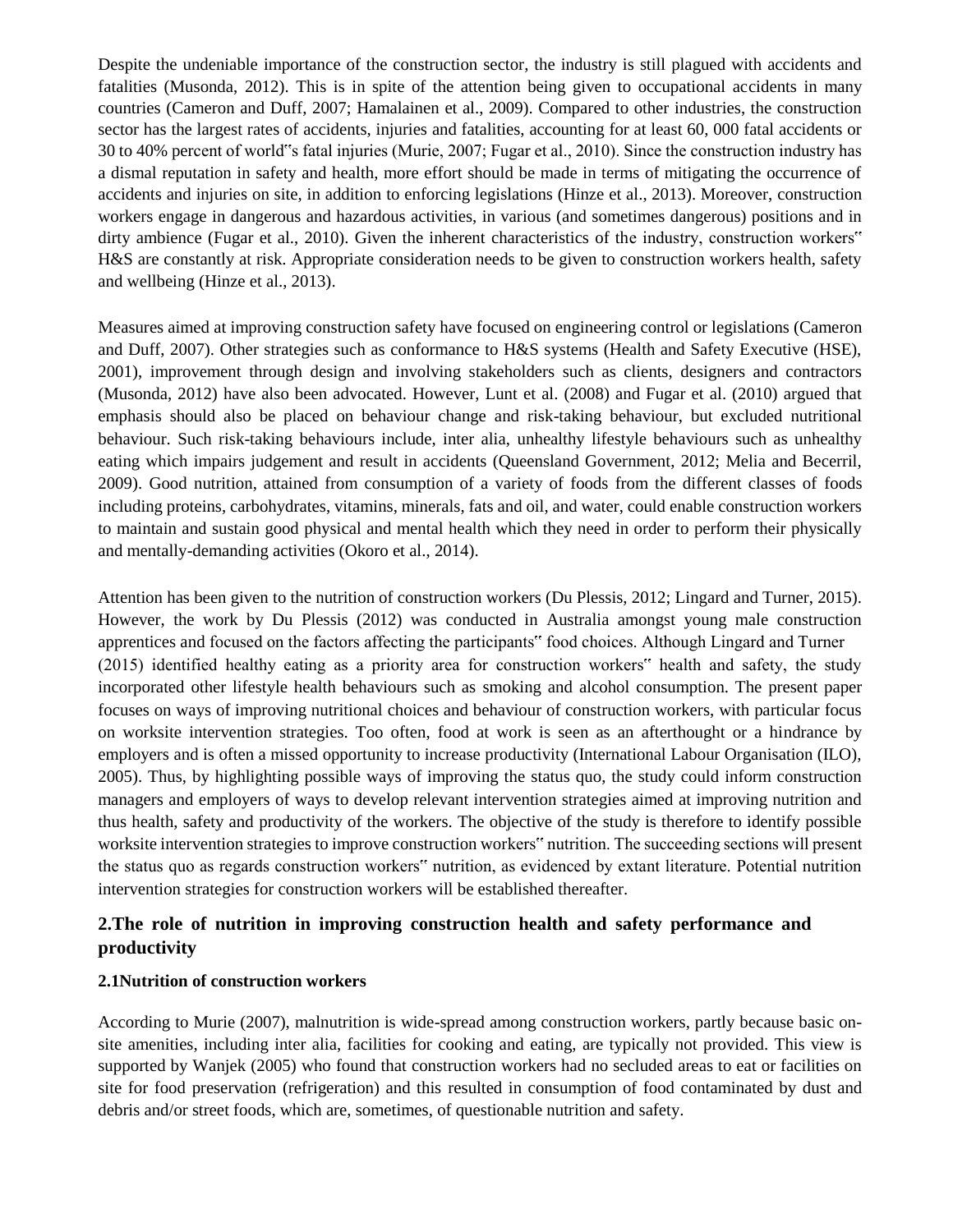Construction workers in India were reported to be bread-winners to large families and were poorly paid and this lead to regular, but sometimes inadequate consumption of staple foods including rice, beans and potatoes (Tiwary et al., 2012). According to the authors, meat consumption was rare amongst these workers because they could not afford meat.

Additionally, the Men"s Health Forum (MHF), 2009) revealed that construction workers" nutrition consisted mainly of fatty-foods which the workers consumed in the belief that they will be enabled to perform their physically-demanding tasks. This study reviewed existing evidence and conducted interviews with the construction workers and industry stakeholders. It was found that male construction workers were more inclined to have improper nutritional habits due to low level of nutritional knowledge.

A similar study concurred that male construction workers in Australia, especially younger ones, had poor nutrition (Du Plessis, 2012). This study focused on young apprentices in the construction industry. On the contrary, English and Bowen (2011) revealed that older construction workers had a lifetime of inadequate nutrition. This study investigated factors in personal H&S, which included inter alia, nutrition, of women in the South African construction industry. Likewise, Tugendhaft and Hofman (2014) expressed that construction workers in South Africa consume a lot of sugar-sweetened beverages and fizzy drinks, which make them obese and prone to diabetes and cancers.

There is undoubtedly a problem of poor nutrition amongst construction workers. However, eating behaviour is not a constant phenomenon, but will change with differing circumstances and experiences of an individual (Arganini et al., 2012) as well as support from employers (Wanjek, 2005; Du Plessis, 2011). The next section attempts to identify possible ways of improving construction workers" nutrition at the worksites specifically.

#### **2.2Linking nutrition with health, safety and productivity**

Inadequate nourishment can cut productivity by up to 20% (ILO, 2005). According to the World Health Organisation (WHO) and the ILO, occupational health is:

*"…the promotion and maintenance of the highest degree of physical, mental and social wellbeing of workers in all occupations; the prevention amongst workers of departures from health caused by their working conditions; the protection of workers in their employment from risks resulting from factors adverse to health; the placing and maintenance of the worker in an occupational environment adapted to his physiological and psychological capabilities and; to summarize: the adaptation of work to man and of each man to his job."* (Coppee, 2011).

The above definition incorporates wellbeing at work. It was in this context that the ILO included nutrition as an element of a healthy workplace, alongside physical exercise, mental health, HIV/AIDS protection and programmes to reduce violence, stress and substance abuse (Wanjek, 2005).

Construction workers are a high risk group for poor health and occupational disability (Lingard and Turner, 2015). Their physical and mental health is poorer than that of the general Australian population (Du Plessis, 2011; Lingard and Turner, 2015). Other studies conducted in other parts of the world concur that construction

workers" health is deplorable partly due to poor nutrition (Groeneveld et al., 2011; Thabit et al., 2013). In Thabit et al. (2013), it was indicated that the prevalence of diabetes and cardio metabolic risks among Irish construction workers was partly as a result of poor nutrition. Similarly, Viester et al. (2012) reported that the prevalence of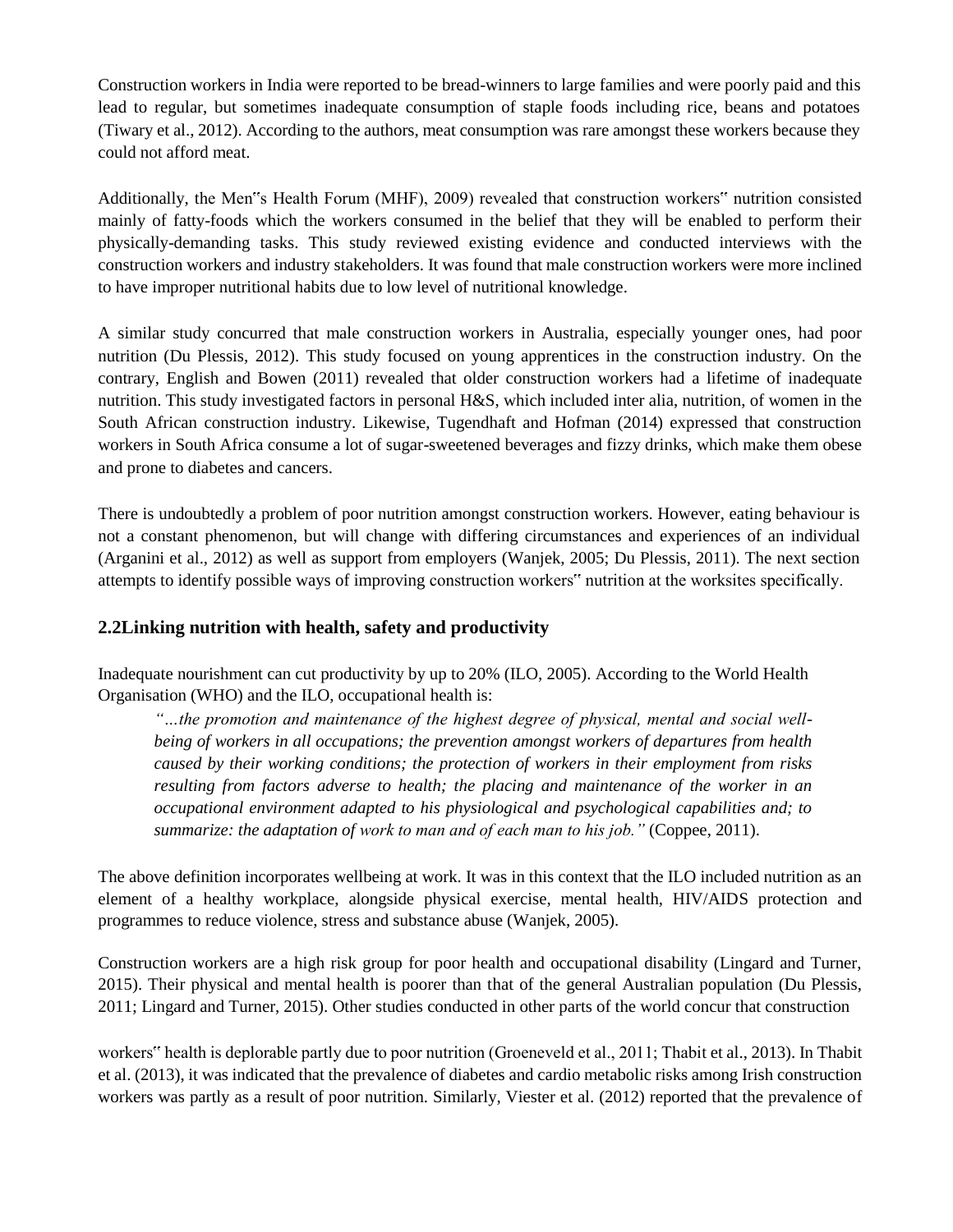overweight amongst construction workers was partly as a result of poor dietary behaviour. This study evaluated and developed a health intervention programme aimed at improving physical activity levels and dietary behaviour of blue collar workers of a large construction company in the Netherlands. The programme was tailored to the needs of construction workers, but included physical activity intervention schemes. This is inconsistent with the view that focusing on an aspect of lifestyle behaviour at a time maximizes effectiveness (Schroer et al., 2014).

Construction workers" poor health, in turn, affects their concentration, acuity, physical strength, and productivity and accidents could occur as a result of these effects of poor nutrition such as fatigue and obesity (Wanjek, 2005). In agreement, Quintiliani et al. (2007) expressed that an unhealthy diet is related to several adverse health outcomes such as heart disease, diabetes, stroke and cancer. Proper attention to workers" nutrition, and thus health and safety performance is therefore necessary. Furthermore, healthy workers are productive workers and improving their occupational health and safety can contribute to improving their employability (WHO, 2015). Worker productivity could be improved by varied nutrition (Wanjek, 2005; Du Plessis, 2011). Varied nutrition assists in maintaining god physical and mental health and allows for the sustenance of maximum concentration and alertness that are necessary to perform mentally and perpetually demanding tasks such as construction activities (Okoro et al., 2016).

## **3 Research methods**

In order to achieve the stated objective, which is to identify nutrition intervention strategies to improve construction workers" nutrition, a detailed review of previous literature was conducted. Literature spanning a 12-year period, from 2005 to 2016 was included in the study. Review materials were sought from electronic databases and search engines including Google, Academic Search Complete, Emerald and Ebscohost. The following key words and phrases were used in the searches: nutrition, construction workers, construction health and safety improvement, nutrition improvement, and workplace nutrition intervention. Various sources including journals, conference proceedings, magazines, theses, dissertations and government reports were consulted. The criterion for selection of review articles was that the work was conducted in the construction industry (particularly for review pertaining to the nutrition of construction workers) and/or that it is applicable to the construction industry (for research on improving nutrition). With focus on the nutrition intervention strategies, five studies, which specifically showed measured improvement or evidence of positive behavioural change after intervention among construction workers, were selected and reviewed.

# **4. Nutrition intervention strategies**

Nutrition interventions are deliberately planned actions, of various types. They are implementable depending on how the intervention is delivered, what is being delivered, the recipient, sought impact (e.g. improved health), changes in intermediary outcome behaviours and the nature of intervention in terms of whether it is preventative or curative (Habicht et al., 2009).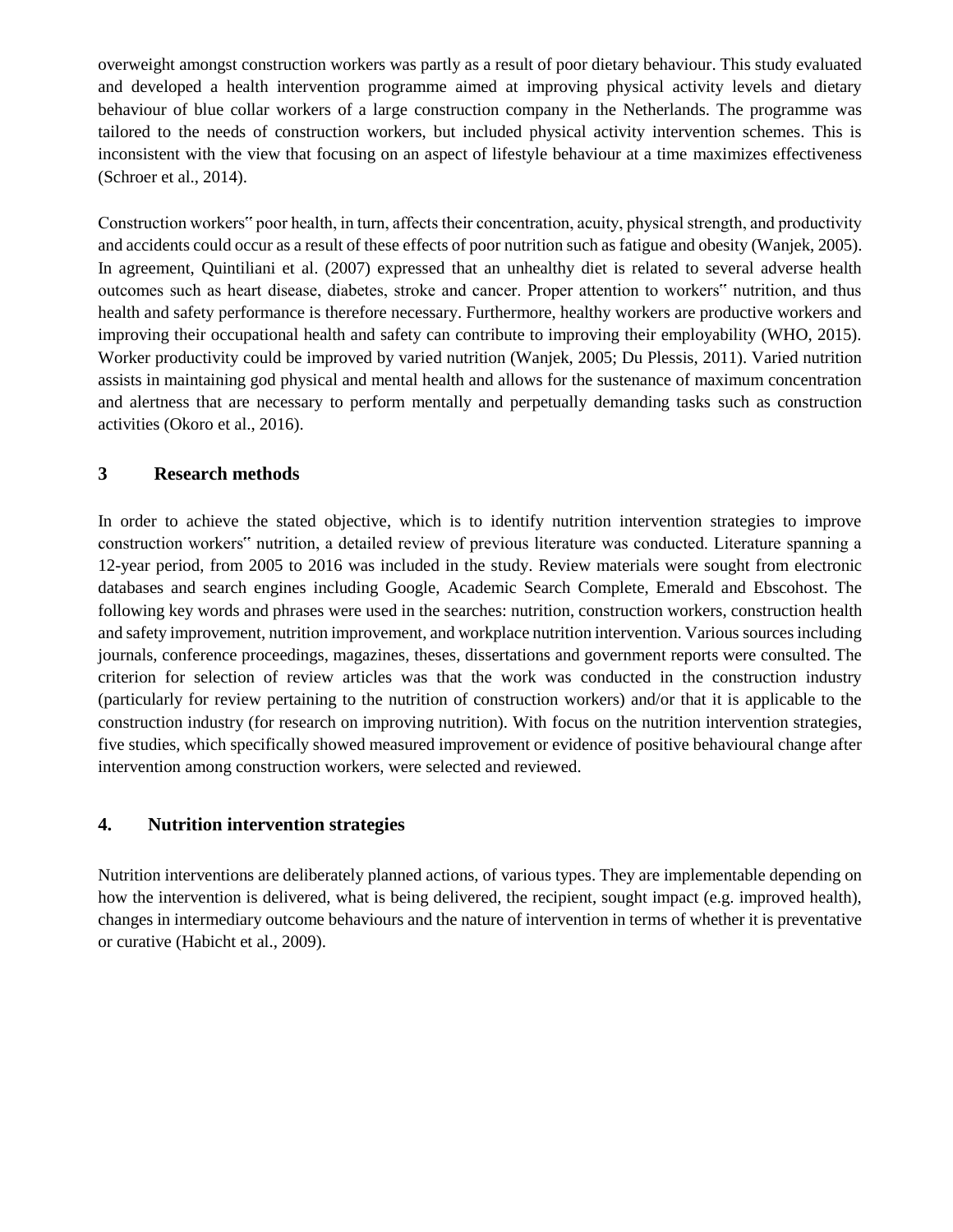#### **4.1Benefits of workplace nutrition interventions**

Workplaces are important settings for health promotion and disease prevention and should make possible healthy food choices and support positive nutritional behavior. Workers should be given the opportunity to make healthy food choices in the workplace in order to reduce their exposure to risks. Nutrition interventions at the workplace could also improve workers" morale, improve skills for health protection, improved health and sense of wellbeing (WHO), 2015). It is feasible to link worksite promotions to support worker health, such as through occupational health and safety initiatives (Quintiliani et al., 2007). For construction employers, in addition to improved health and safety performance of their workers, improved self morale, reduced staff turnover, reduced absenteeism, increased productivity and reduced health care and insurance costs are some of the benefits of instigating and implementing nutrition interventions for their workers (WHO, 2015).

#### **4.2Worksite nutrition intervention strategies**

Research has shown that workplace nutrition strategies such as introducing healthy options menus, and nutritional education sessions illuminating on healthy eating behaviours and demonstrating cooking methods and practices are useful ways of improving nutrition. According to Quintiliani et al. (2007), nutrition interventions at the workplace have the potential to influence positive nutritional behaviours through multiple levels of influence, through direct efforts such as health education, and increasing availability of foods and through other indirect avenues such as social support and social norms of promoting healthy eating behaviours. These nutrition intervention initiatives, implemented by a number of construction companies, organizations and governments, are reviewed in this section.

Wanjek (2005) indicated that workplace campaigns involving educational programmes motivated employees to eat well. He found that a lack of employee education led to employees rejecting healthy food offering to the extent that vendors refused to provide them anymore because they didn"t sell. The author opined that improving access to healthy foods by ensuring that food vendors at construction sites sell a variety of healthy nutritious foods can improve nutrition. If meals are not provided at the site, workers should be able to get reasonably priced and healthy foods nearby, as is the case in Japan where convenience stores selling boxed lunches are ubiquitous and within walking distance of construction sites owing to Japan"s dense population.

Mapping out more time (by employers) for lunch breaks was also advocated in this study. In the author"s view, workers who do not have enough time to eat could rely on snacks such as packet chips, sweets and fizzy drinks or burger and fries, instead of healthy lunches prepared at home with lots of vegetables and lean meat or fish or poultry. Providing special areas for eating and food preparation will also improve nutrition (Wanjek, 2005). Improving nutrition not only has to do with what people eat, but also how they eat; the environment/atmosphere/ambience in which they eat mattered greatly. Therefore special areas like mess rooms on construction sites, not only provide shelter from the dirty environment and inclement weather, but also provide means of food preservation and storage. Furthermore, meal vouchers or tickets which can be used to purchase ready-to-eat meals in affiliated eating places and given by the employers can encourage workers to eat healthily. In France, meal vouchers are commonly used by construction workers for particular restaurants selling healthy foods (Wanjek, 2005).

In Groeneveld et al. (2011), it was found that after six to twelve months of delivering individual counselling in the form of motivational interviews, there was a statistically significant beneficial effect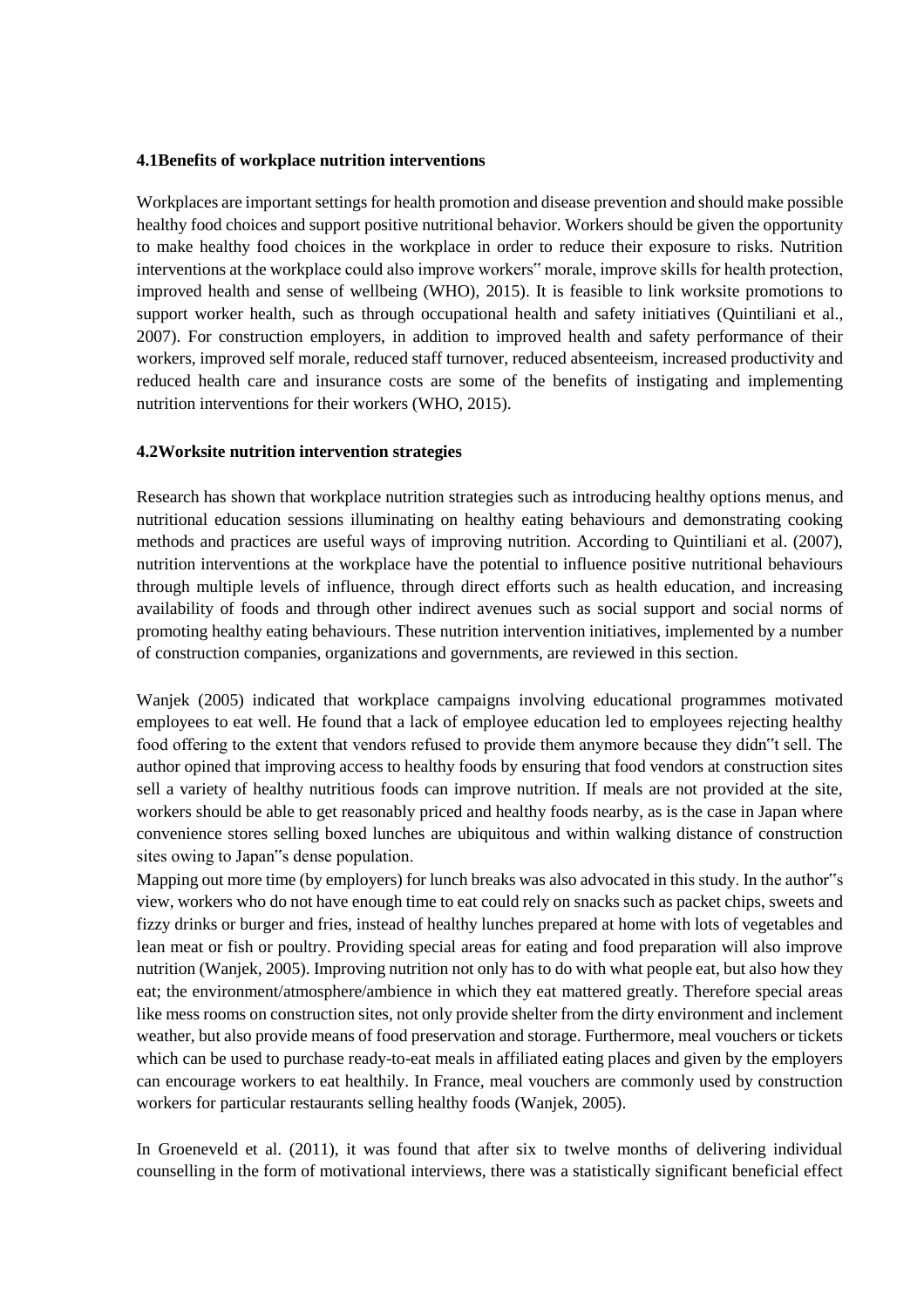on snack and fruit intake amongst male construction workers which was sustained 6 months after the intervention had ended.

Additionally, Kuehl et al. (2014) found that significant programme effects for fruits and vegetable consumption after twelve weeks of thirty team-based activities including, inter alia, nutritional information sessions on the importance of healthy eating. Intervention participants increased fruits and vegetable consumption by two servings per day. The study also demonstrated that team spirit and social support could encourage healthy eating amongst co-workers.

According to Queensland Government (2012), supplementary feeding programmes support workers" effort to eat healthily. For instance, "fat-free fridays" were offered as part of a health program (Your Health, Your

Future) implemented through a collaborative partnership between construction unions and subcontractors, aimed to offer a health and wellbeing program tailored for construction workers. Workers were offered free healthy meals at their on-site canteen over six months, during construction of the Gatton Correctional Centre. Evaluation at the end of the program which also included voluntary participation in health checks, individualized feedback and referral, monthly educational talks and seminars, demonstrated a 5-15% overall improvement in waist circumference, total cholesterol, blood glucose, physical activity levels and alcohol consumption; 25-35% overall reduction in blood pressure and nutrition scores; and a total group weight loss of 111.90 kilograms with an average loss of 3.6 kilograms per worker.

The more recent study by Lingard and Turner (2015) revealed that after fourteen weeks of implementing programmes including a "healthy options" menu in the site canteen, healthy eating and cooking workshops, there were positive health behaviours. Workers identified the need to provide a work environment that is supportive of healthy behaviour as critical to the effectiveness of specific health promotion measures. However, this study included other health risk behaviours such as smoking, nutrition, alcohol consumption, insufficient physical exercise and overweight/obesity.

#### **5. Discussion**

The above review evinces that construction workers indulge in unhealthy eating practices including consumption of fatty foods, fast-foods and sweetened foods and drinks. This seemed to suggest that construction workers" nutrition is unvaried and inadequate in quantity and quality. Consumption of varied foods (such as meat, eggs, fish, cereals, fruits, vegetables, rice, etc.) from the different food groups including carbohydrates, proteins, vitamins and minerals is uncommon amongst construction workers (Tiwary et al., 2012).

It was also shown that workplace environmental changes such as establishing designated areas for eating, provision of on-site facilities, nutrition policies such as meal vouchers, nutrition education, supplementary feeding programmes and social support from colleagues and friends can improve nutrition at construction sites. Provision of welfare facilities such as for washing before eating, safe drinking water, for preparing and eating meals as well as for food storage (refrigerator, cupboards and microwave) is very essential (Murie, 2007). Provision of canteens is vital for those who build canteens to prevent food contamination from site dust and tiny debris (Wanjek, 2005).

Construction employers can also work with food vendors on construction sites to provide and sell healthier and fortified foods at lower costs. Workplace meal programmes can prevent micronutrient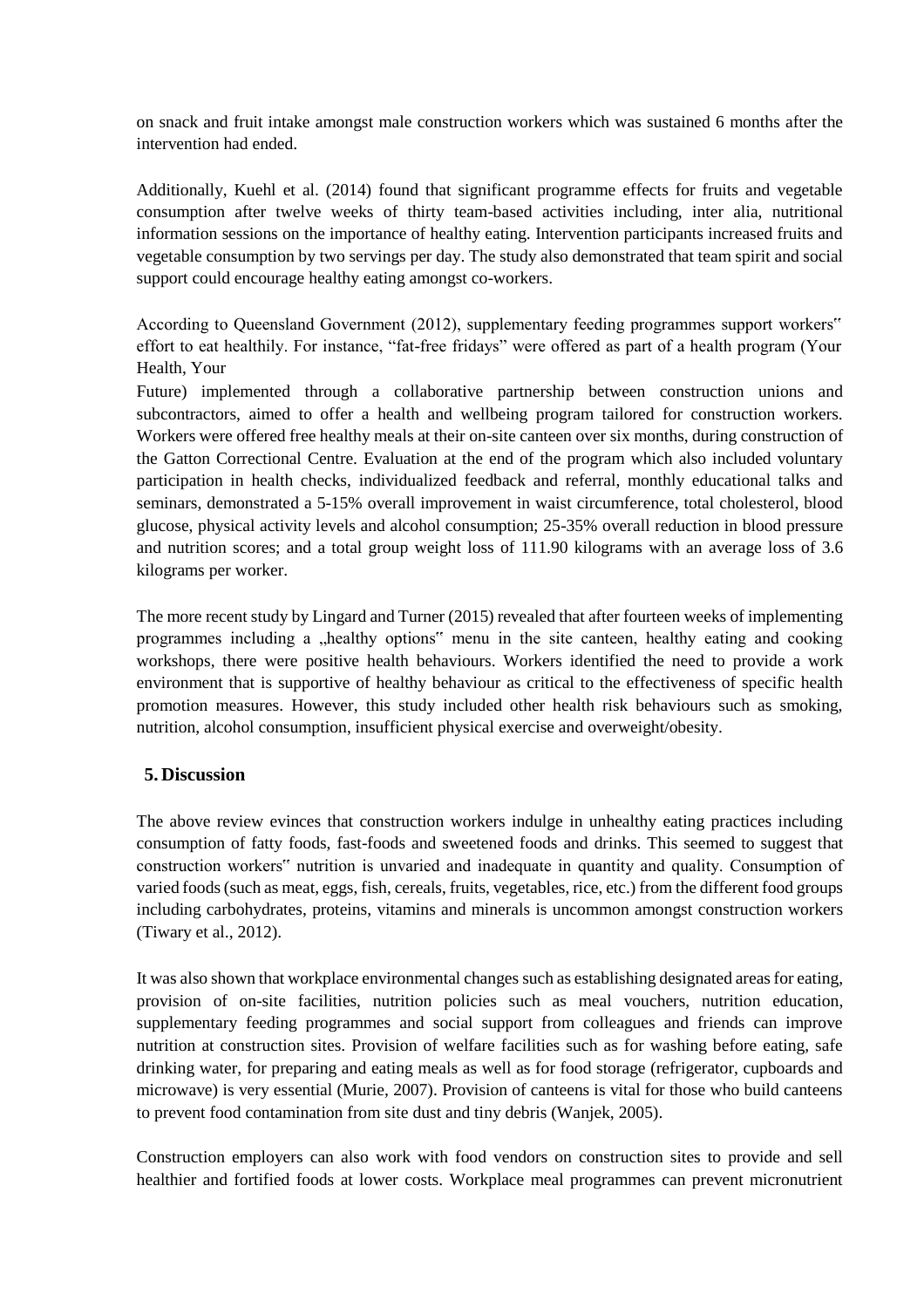deficiencies and chronic diseases, obesity with modest investments that can be repaid in reduction of sick days and accidents (ILO, 2005). Predictably, Steyn et al. (2009) shared this view and argued in their South African study that nutrition interventions whereby changes were made with regard to increasing availability of healthy food options and selling at reduced prices, as well as involving dieticians in multimedia nutrition education programmes, proved to be successful in influencing positive dietary behaviours. In their review of lifestyle interventions in the workplace, Schroer et al. (2014) concluded that workplace health promotions should focus on either physical activity or weight or nutrition behaviour to maximize effectiveness.

### **6. Conclusion and recommendations**

The construction industry makes an enormous contribution to any economy and as such, its workers" wellbeing including inter alia, nutritional wellbeing, is of paramount concern. Despite attempts to improve performance with construction laws and regulations H&S performance in the construction industry continues to be appalling world over. This underscores the need for increased focus on ways to prevent accidents, injuries and deaths on construction sites. One of such ways is through changing construction workers" unhealthy eating behaviour and improving nutritional intake. In order to meet the need for proper meals of construction workers, facilities should be made available for food storage and preparation which will encourage workers to bring

"healthier" foods from home. Arrangements could also be made with food vendors to provide healthy foods and snacks at cheaper and affordable process. Ensuring that workers eat healthily would improve their health and in turn, reduce cost, improve quality of work and safety on construction sites.

This study only provides evidence from a review of literature. Future studies could adopt other approaches such as surveys to determine ways of improving the status quo with regard to construction workers" nutrition.

Further research could also attempt to investigate possible barriers to implementing the identified strategies.

# **7. References**

- Ambekar Institute for Labour Studies (AILS). (2012). "Naka" Workers: Construction Industry. Study Report. Mumbai: European Union.
- Arganini, C., Saba, A., Comitato, R., Virgili, F. and Turrini, A. (2012). Gender differences in food choice and dietary intake in modern western societies. Public Health-Social and Behavioural Health, 83-102.
- Cameron, I. and Duff, R. (2007).A critical review of safety initiatives using goal setting and feedback. *Construction Management and Economics,* 25(5):495-508.
- Coppee, G. H. (2011). Occupational Health Services and Practice. *Encyclopedia of Occupational Health and Safety.* ILO.
- Du Plessis, K. (2011). Diet and nutrition: A literature review of factors influencing blue-collar apprentices. *Incolink*, Victoria: Australia.
- Du Plessis, K. (2012). Factors influencing Australian construction apprentices" dietary behaviours. *American Journal of Men's Health,* 6(1):59-66.
- English, J. and Bowen, P. (2011). Factors in personal health and safety of women in the South African construction industry explored from the perspectives of both genders. *Conference proceedings of the Royal*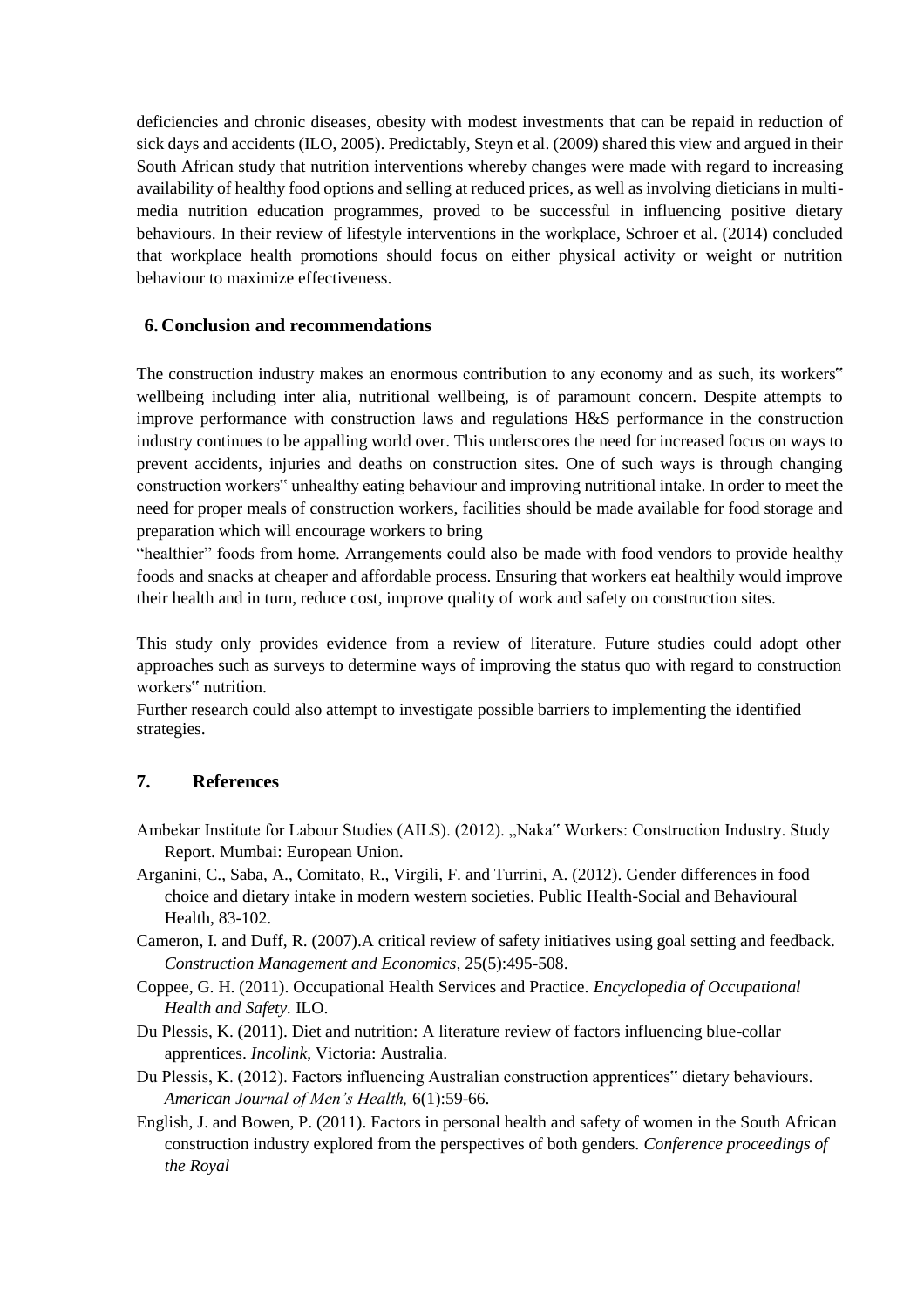*Institution of Chartered Surveyors (RICS) construction and property conference, hosted by the* University of Salford, Manchester: United Kingdom.

- Fugar, F., Darkwa, J. O., Ohene, E. and Donkor, D. (2010). Encouraging safety work behaviour of construction workers: Which is the best approach? The Surveyor, 3(1).
- Groeneveld, I. F., van der Beek, A. J., Proper, K. I., Hildebrandt, V. H. and van Mechelen,W.(2011).Short and long-term effects of a lifestyle intervention for construction workers at risk for cardiovascular disease: A randomized controlled trial. *BMC Public Health*,11:836.
- Habicht, J., Pelto, G.H. and Lapp, J. (2009). Methodologies to evaluate the impact of large-scale nutrition projects. World Bank.
- Hamalainen, P., Saarela, K. L., and Takala, J. (2009). Global trend according to estimated number of occupational accidents and fatal work-related diseases at region and country level. *Journal of Safety Research*, 40:125-139.

Health and Safety Executive (HSE).(2001). A guide to measuring health and safety performance.HSE Books. Hinze, J., Godfrey, R. and Sullivan, J. (2013). Integration of construction worker safety and health

inassessment of sustainable construction.*Journal of Construction Engineering and Management,* 139:594-600.

- Hunt, J. M. (2002). Reversing productivity losses from iron deficiency: The economic case. *Journal of Nutrition*. 294S-801S.
- International Labour Organisation (ILO). (2005). Poor workplace nutrition hits workers" health and productivity. ILI.
- Kuehl, K. S., Elliot, D. L. and McGinnis, W. (2014). The safety and health improvement: Enhancing law enforcement departments study – Feasibility and findings. *Frontiers in Public Health*, 2:38.
- Lingard, H and Turner, M. (2015).Improving the health of male, blue collar construction workers: A social ecological perspective.*Construction Management and Economics,* 33 (1):18-34.
- Lunt, J., Bater, S., Bennett, V. and Hopkinson, J. (2008).Behaviour change and worker engagement practices in the construction sector. Health and Safety Laboratory, Derbyshire.HSE Books.
- Melia, J. L. and Becerril, M. (2009). Health behaviour and safety in the construction sector. *Psicothema*, 21(3): p.427+
- Men"s Health Forum (MHF). (2009). Beyond the greasy spoon: Improving the diet of male construction workers. *Foods Standards Agency.* United Kingdom.
- Murie, F. (2007). Building safety: An international perspective. *International Journal of Occupational and Environmental Health,* 13:5-11.
- Musonda, I. (2012). Construction health and safety (H&S) performance improvement– A client- centred model. *Unpublished Doctoral Thesis*. Universityof Johannesburg: South Africa.
- Okoro, C. S., Musonda, I. and Agumba, J. (2014). An empirical analysis of the factors which influence construction worker"s nutrition: A pilot study. *Conference Proceedings of the Third Construction Management Conference,* 30 November – 2 December, 2014, Port Elizabeth, South Africa.
- Okoro, C. S., Musonda, I. and Agumba, J. (2016). Evaluating the influence of nutrition determinants on construction workers" food choices. *American Journal of Men's Health,* 1-15.
- Queensland Government. (2012). Healthy diet and lifestyle: Achieving a healthy lifestyle. *Department of Justiceand Attorney - General*.Government of Queensland.
- Quintiliani, L., Sattelmair, J. and Sorensen, G. (2007).The workplace as a setting for interventions to improve diet and physical activity.*Background paper for the World Health Organization (WHO)/World Economic Forum (WEF) Joint Event on Preventing Non- communicable Diseases in the Workplace, held in Dalian/China, September, 2007.*World Health Organization (WHO).
- Schroer, S., Haupt, J. and Pieper, C. (2014). Evidence-based lifestyle intervention in the workplace An overview. *Occupational Medicine,* 64(1):8-12.